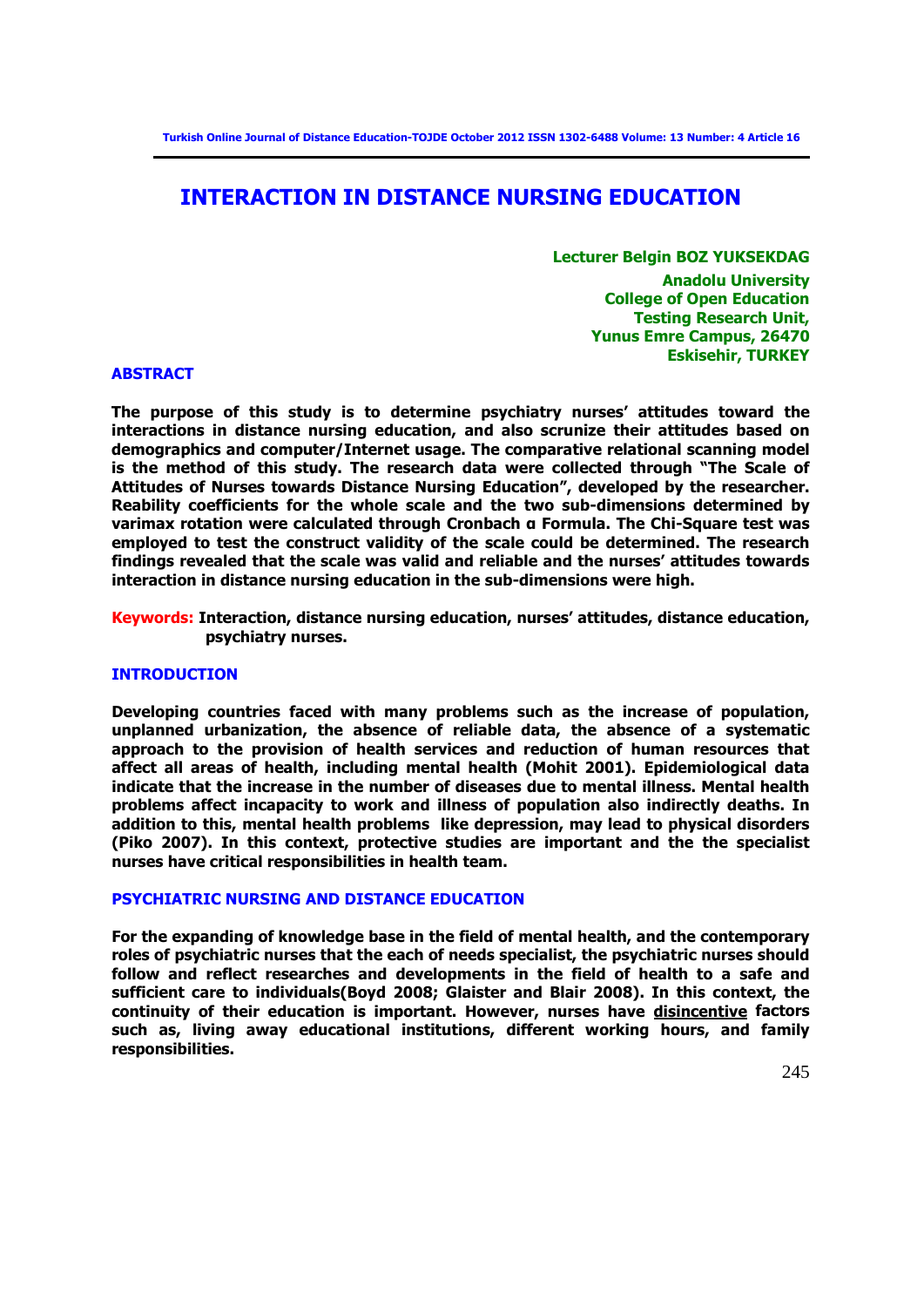**Because of these, nurses do not attend formal learning environments (Moore and Hart 2004).** 

**Distance education helps to eliminate the obstacles, as already mentioned, to the nurses who have responsibilities of adult life by providing freedom, flexibility and autonomy for accessing courses and course materials at anytime, anywhere(Willems 2005). On the other hand, desire to be competent of nurses in the changing and developing knowledge age effects on learning and teaching style.** 

**Nursing education is used distance education environments for degree completion, undergraduate, graduate, in-service training, health education to patient or healty individuals (Strevy 2009; Woodard Leners, Wilson and Sitzman 2007, Im, Liu, Dormire and Chee 2008, Anderson and Friedemann 2010, Lovecchio 2008, Chang, Hsiao Sheen, Chang and Lee 2008). For example, two psychiatric hospitals in Finland implemented an Internet-based patient education programs (Anttila, Välimäki, Koivunen, Luukkaala, Kaila, Pitkänen and Kontio 2011).** 

### **INTERACTION IN DISTANCE NURSING EDUCATION**

**In this section will be examined student-student interaction and student-faculty interaction in distance learning environments.** 

### **Student-Student Interaction**

**Johnson (2008) stated that interaction is primary importance for nurse students. They highlighted that lack of interaction leads to sense of loneliness. Fisher (2004) noted that interaction was perceived more flexible and learner-centered by students in online environments, because it provides facilities such as learning, thinking, resource gathering and participating in discussions. Beldarrain (2006) stated that interaction and collaboration can be provided asynchronous and synchronous learning networks through technology. Cooperation among students is an important component of activities. The students need to combine their forces to learn more. They need to understand and reflect social skills such as recognize, support, communication and trust, to work together on Web. Asynchronous online communication provides to students the possibility to interact anywhere, at any time to ask questions, share ideas, and freedom of inquiry (Lobry de Bruyn 2004).**

**In a study examining the social existence toward asynchronous online learning environments, the students stated that interaction is important for the development of social existence. Participants of this study who enrolled an online doctorate of nursing program, said that interaction provided to sense of knowing each other, be known the others and sense of connection. One participant of this study stated that when they connected with the others, they had learned better (Joyner 2009).** 

**Russo and Campbell (2004) stated that frequency of interaction is important in online environments for the students do n ot feel alone themselves. One student stated that interaction to complete their homework with other students in the group increases the perception of existence in online environment. Another student stated that they could understand the other students who have same question and problems, by corresponding with the other students to do group homework through e-mail.** 

**On the other hand, another student told that interaction within group projects is more humanistic. After the interaction with the same people, the students used elements such**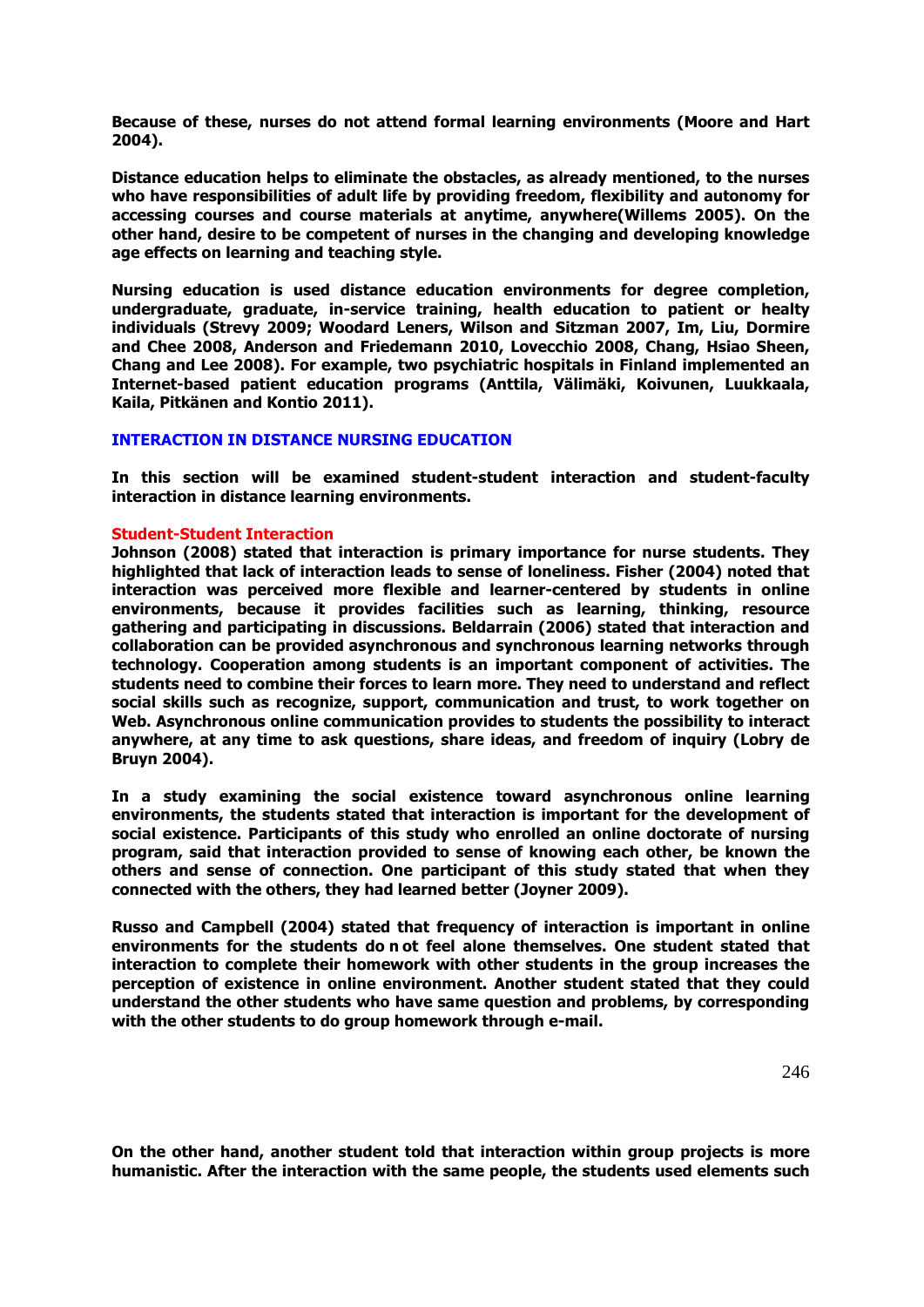**as greeting, welcoming and emoticons more frequent and maybe more effective (Russo and Campbell 2004). Meyers (2010) told that whereas nurse students satisfied with online education but they did not agree on communication and interaction. Christianson, Tiene and Luft (2002) stated that interaction was not constrained in online environment, unlike it improved more in these environments.** 

### **Student-Faculty Interaction**

**Russo and Campbell (2004) stated that student-faculty interaction is generally special, reinforced by individual e-mails with feedback and evaluation in online environments.** 

**They added that it should be developed special activities like photos, audio components including greeted to eliminate sense of isolation (Russo and Campbell 2004).**

**Koeckeritz, Malkiewicz and Henderson (2002)said that in online nursing education, it should be provided student-faculty interaction, and cooperation among students. They added that nurse students should be encouraged to learn, and should be given timely feedback. Peterson (2008) highlighted timely feedback is linked to students' satisfaction with online education. In the other hand one lecturer who is online educator said that it is important giving a regular and informative feedback how students will do on classes Donovan 2004).** 

**Brownrigg (2005) said there is a strong relationship between student-faculty interaction and Web-based classes. Moore and Kearsley (2005) stated after presentation of content, lecturer supports students to interaction with content. Lecturer helps students to apply shown skills, and to use presented knowledge and ideas. Besides, lecturer is responsible for the designed testing and evaluation to ensure students' progress. Wegmann and McCauley (2007), suggest some strategies that will help the development of online interaction. These are:**

- **It should be measured in technological knowledge of students.**
- **Each lesson should begin with activities that require students to become acquainted.**
- **Office hours should be kept regular.**
- **Connection should be established once a week for each student through email, discussion board reply and assignment response.**
- **It should be respond e-mail of students within 24 hours**
- **It should be added rubrics to gauge participation of students.**

### **PURPOSE OF RESEARCH**

**Psychiatric nurses should update knowledge and skills on your profession, due to increase mental problems in society, and the emergence of diseases and new therapeutic options.** 

**Online distance nursing education programs have many advantages. Students eliminate travel barriers and its associated costs because students access to coursework through their personal computers (Shea 2008). Based on student-centered approach, the attitudes of target audience is an important factor to be considered in the development of distance education programs. The purpose of this research is to determine psychiatric nurses' attitudes toward interaction in distance nursing education.**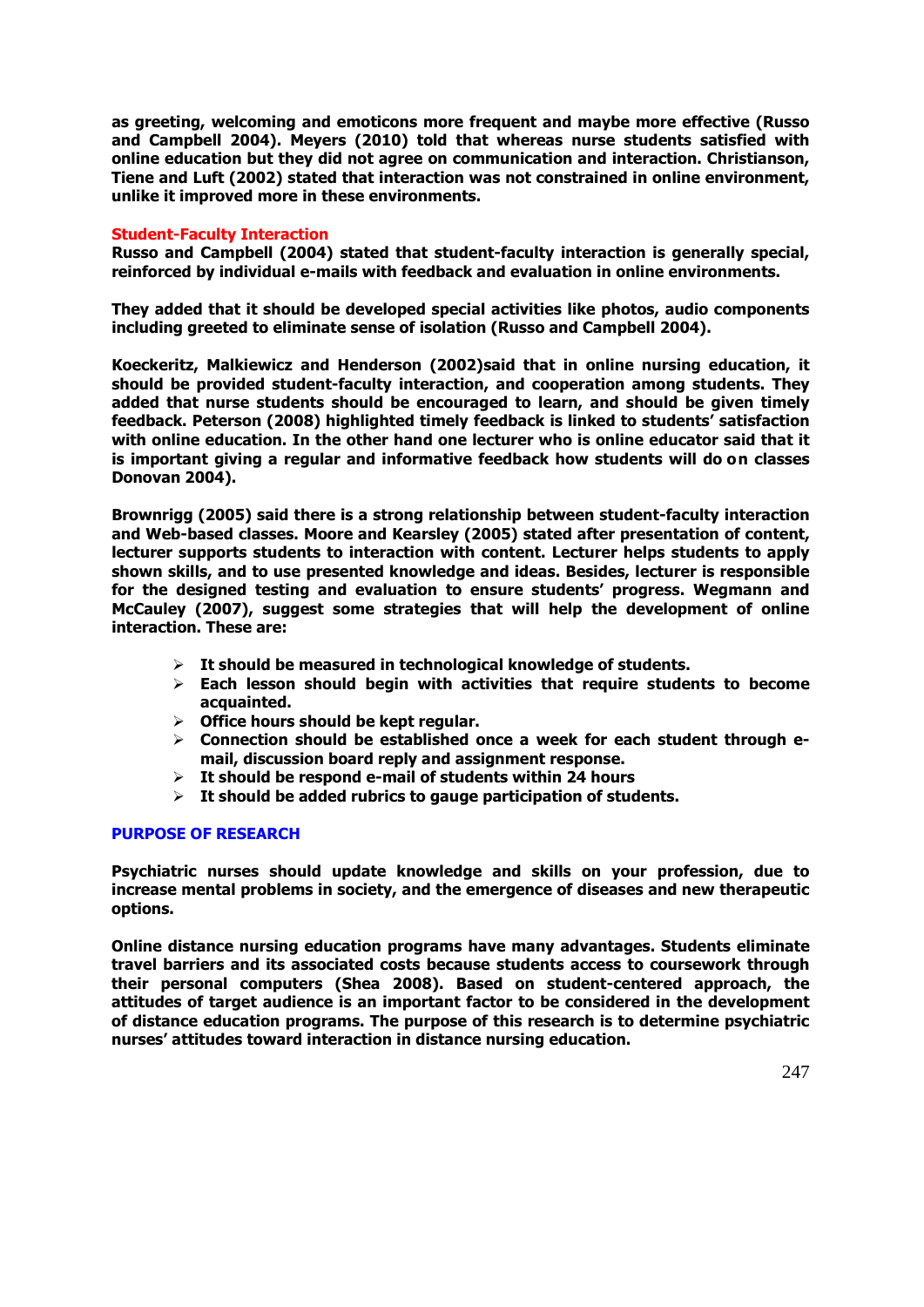#### **AIM AND METHOD OF THE RESEARCH**

**The aim of this study, to determine psychiatry nurses' attitudes toward the interaction in distance nursing education and to examine these attitudes based on demographics and computer/Internet usage. It is used comparative relational scanning model as method. The research data was collected through "The Scale of Attitudes of Nurses towards Distance Nursing Education", developed by the researcher.** 

#### **FINDINGS**

#### **Demographic Characteristics**

**The participants of study 51% 26-35 years, 9.8 % 25 years and under, 8.2 %46-49 and %7.7 50 years and over. 55.2% married, 44.8% single. 33.5% graduate degree, 24.7% associate degree distance education, 20.1% vocational school of health, 12.9% associate degree graduates of formal, 8.8% graduate. 24.7% 1-5 years, 21.1% 6-10 years, 17% 11-15 years, 13.9% 16-20 years work. 24.7% working in the daytime, 7.2% working at night.**

#### **Computer/Internet usage**

**89.7% has Internet-connected computer at home, 90.2% has Internet-connected computer at workplace. 93.8% of participations uses Internet. 69.1% wants to participate distance nursing education programs, 30.9% did not.**

#### **Attitudes toward interaction**

**Descriptive statistics that belonging to Psychiatric nurses' attitudes levels toward interaction in the distance nursing education are given in table 1.**

**Table: 1** 

| <b>Attitude Levels Toward Interaction</b>                |      |
|----------------------------------------------------------|------|
| toward interaction in the distance nursing education     | Medi |
| nonitoring the level of success, it affects my learning. |      |
|                                                          |      |

| Nurses' attitudes toward interaction in the distance nursing education   | Median | Mode |
|--------------------------------------------------------------------------|--------|------|
| When faculty is monitoring the level of success, it affects my learning. |        |      |
| Written assignments that I prepare alone, are important.                 |        | 4    |
| Written assignments that I prepare the other students are important.     |        | 4    |
| I believe that examinations that I will answer plenty of time to         | 4      | 4    |
| canalize to researching and reading                                      |        |      |
| It is important that notifying by faculty if I reach the expected        | 4      | 4    |
| outcome in the end of course.                                            |        |      |
| It is important that informing by faculty about interview time with      | 4      | 4    |
| students.                                                                |        |      |

**As shown above (table 1), the participant nurses in this research responded "I agree" attitude statements toward interaction in the distance nursing education. The highest agreed statement of nurses was "It is important that notifying by faculty if I reach the expected outcome in the end of course". The lowest agreed statement of nurses was "Written assignments that I prepare the other students are important."**

**Analysis of Psychiatric Nurses' Attitudes Toward Interaction in the Distance Nursing Education To Variables**

#### **Age**

248 **According to age levels of psychiatric nurses' attitudes toward interaction in the distance nursing education are given in table: 2.**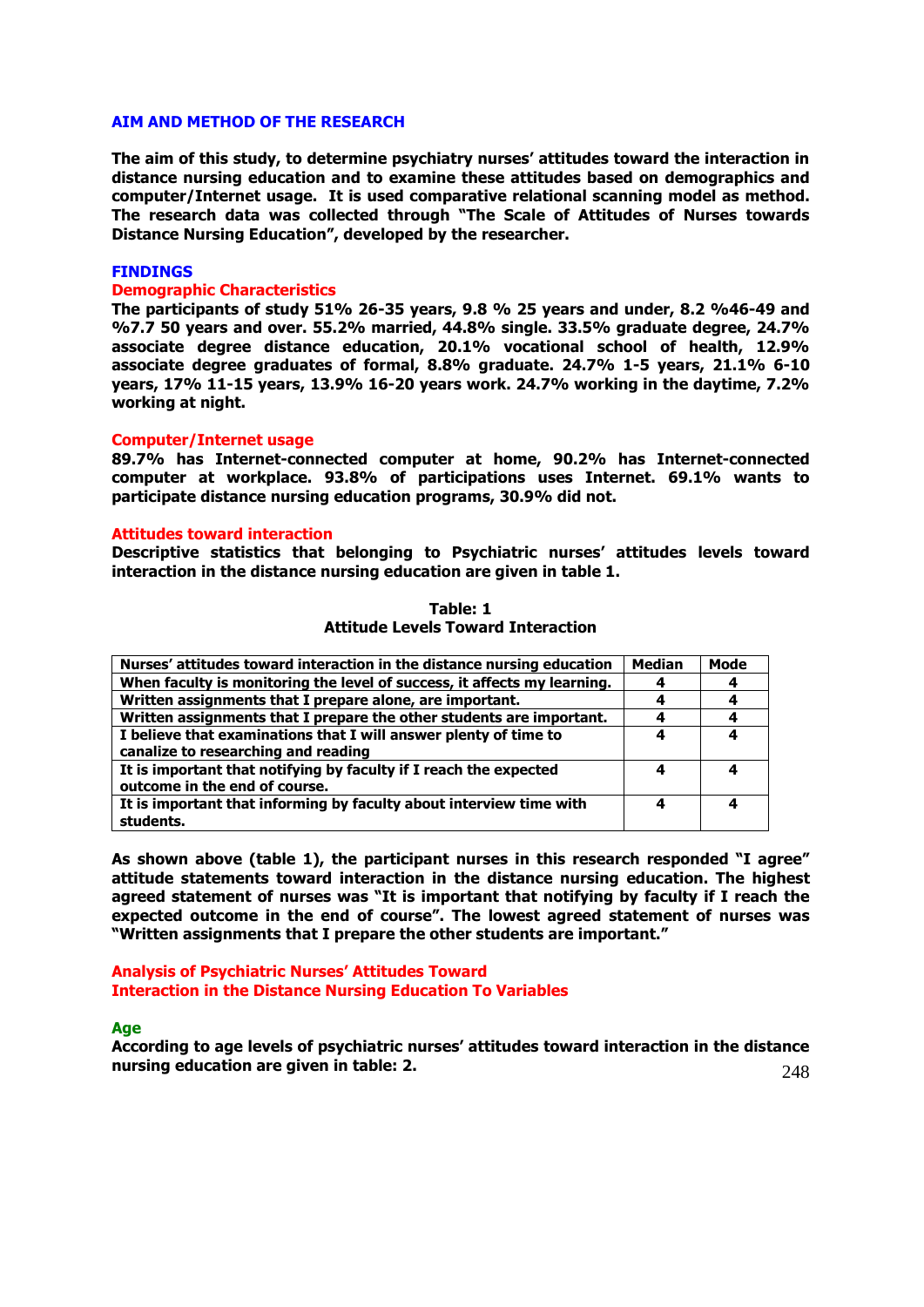| Items no                | Age | I agree |               | <b>Moderately agree</b> | disagree   | Total |
|-------------------------|-----|---------|---------------|-------------------------|------------|-------|
|                         |     |         | $X^2$ = 2.023 | $sd = 2$                | $p=.364$   |       |
| $\overline{\mathbf{2}}$ |     |         | $X^2 = .194$  | $sd = 2$                | $p=.907$   |       |
| 3                       |     |         | $X^2 = 2.755$ | $sd=2$                  | $p=.252$   |       |
| 4                       |     |         | $X^2 = 2.461$ | $sd = 2$                | $p = .292$ |       |
| 5                       |     |         | $X^2$ = 1.775 | $sd = 2$                | $p = .412$ |       |
| 6                       |     | $X^2 =$ | 4.134         | $sd = 2$                | $p=.127$   |       |

# **Table: 2 Attitude Levels in Terms of Age**

**In Table 2 was examined that there was no significant difference in terms of age in agreed levels to attitudes toward interaction.**

### **Level of Education**

**According to education levels of psychiatric nurses' attitudes toward interaction in the distance nursing education are given in table: 3.**

| <b>Items No</b> | <b>Education</b> | I agree |               | <b>Moderately agree</b> | disagree    | Total |
|-----------------|------------------|---------|---------------|-------------------------|-------------|-------|
|                 |                  |         | $X^2$ = 3.404 | $sd=2$                  | $p=.182$    |       |
| 2               |                  |         | $X^2$ = 2.618 | $sd=2$                  | $p=.270$    |       |
| 3               |                  |         | $X^2$ = 1.974 | $sd=2$                  | $p = 0.373$ |       |
| 4               |                  |         | $X^2$ = .718  | $sd=2$                  | $p=.698$    |       |
| 5               |                  |         | $X^2$ = .670  | $sd=2$                  | $p=.715$    |       |
| 6               |                  |         | $X^2 = .312$  | $sd=2$                  | $p=.856$    |       |

**Table: 3 Attitude Levels in Terms of Education**

**In Table 3 was examined that there was no significant difference in terms of education in agreed levels to attitudes toward interaction.**

#### **Marital Status**

**According to marital status of psychiatric nurses' attitudes toward interaction in the distance nursing education are given in table: 4.**

| Table: 4                                          |  |  |  |  |  |
|---------------------------------------------------|--|--|--|--|--|
| <b>Attitude Levels in Terms of Marital Status</b> |  |  |  |  |  |

| <b>Items No</b> | <b>Marital status</b> | I agree | <b>Moderately agree</b> | disagree | <b>Total</b> |
|-----------------|-----------------------|---------|-------------------------|----------|--------------|
| 1               | $X^2$ = 3.176         | $sd=2$  | $p=.204$                |          |              |
| $\overline{2}$  | $X^2$ = 1.595         | $sd=2$  | $p=.450$                |          |              |
| 3               | $X^2 = 1.400$         | $sd=2$  | $p=.497$                |          |              |
| 4               | $X^2 = 0.937$         | $sd=2$  | $p=.626$                |          |              |
| 5               | $X^2$ = 4.635         | $sd=2$  | $p = .099$              |          |              |
| 6               | $X^2$ = 1.478         | $sd=2$  | $p=.477$                |          |              |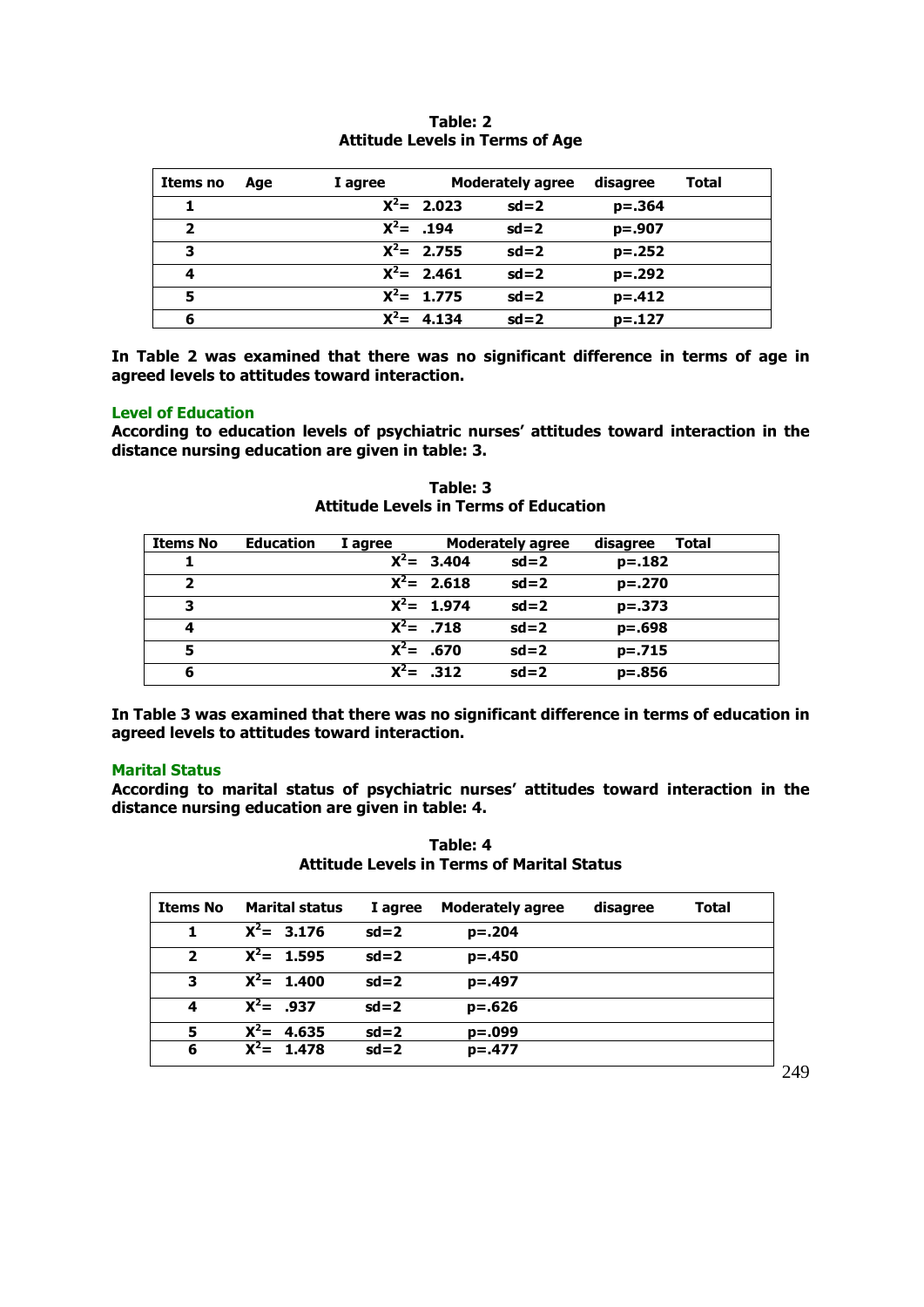**In Table: 4 was examined that there was no significant difference in terms of marital status in agreed levels to attitudes toward interaction.**

### **Working Years**

**According to working years of psychiatric nurses' attitudes toward interaction in the distance nursing education are given in table 5.**

| <b>Items No</b>         | <b>Working years</b> | I agree       | <b>Moderately agree</b> | disagree   | <b>Total</b> |
|-------------------------|----------------------|---------------|-------------------------|------------|--------------|
|                         |                      | $X^2 = 2.629$ | $sd = 4$                | $p=.622$   |              |
| $\overline{\mathbf{2}}$ |                      | $X^2 = 2.311$ | $sd = 4$                | $p=.679$   |              |
| 3                       |                      | $X^2 = 6.021$ | $sd = 4$                | $p=.198$   |              |
| 4                       |                      | $X^2 = 6.258$ | $sd = 4$                | $p = .181$ |              |
| 5                       |                      | $X^2 = 2.981$ | $sd = 4$                | $p = .561$ |              |
| 6                       |                      | $X^2 = 3.911$ | $sd = 4$                | $p = .418$ |              |

**Table: 5 Attitude Levels in Terms of Working Years**

**In Table 5 was examined that there was no significant difference in terms of working years in agreed levels to attitudes toward interaction.**

| <b>Items No</b> | <b>Years of psychiatric</b><br>practice | I agree                          | <b>Moderately</b><br>agree | disagree      | <b>Total</b> |
|-----------------|-----------------------------------------|----------------------------------|----------------------------|---------------|--------------|
| $\mathbf{1}$    |                                         | $X^2 = 5.538$                    | $sd = 4$                   | $p = .236$    |              |
| $\overline{2}$  | 1-5 years                               | 3<br>% 3.1                       | 35<br>% 36.5               | 58<br>%60.4   | 96<br>%100   |
|                 | 6-15 years                              | 6<br>%9.7                        | 10<br>%16.1                | 46<br>9/074.2 | 62<br>%100   |
|                 | 16 years<br>and over                    | $\overline{2}$<br>%5.6           | 12<br>%33.3                | 22<br>%61.1   | 36<br>%100   |
|                 | <b>Total</b>                            | 11<br>%5.7                       | 57<br>%29.4                | 126<br>%64.9  | 194<br>%100  |
|                 |                                         |                                  | $X^2 = 9.588$              | $sd = 4$      | $p=.048**$   |
| 3               |                                         |                                  | $X^2 = 5.137$              | $sd = 4$      | $p = .274$   |
| 4               | 1-5 years                               | $\overline{\mathbf{z}}$<br>% 7.3 | 22<br>% 22.9               | 67<br>%69.8   | 96<br>%100   |
|                 | 6-15 years                              | 5<br>%8.1                        | 8<br>%12.9                 | 49<br>9/079.0 | 62<br>%100   |
|                 | 16 years and over                       | 7<br>%19.4                       | 11<br>%30.6                | 18<br>%50.0   | 36<br>%100   |
|                 | <b>Total</b>                            | 19<br>%9.8                       | 41<br>%21.1                | 134<br>%69.1  | 194<br>%100  |
|                 |                                         |                                  | $\overline{X^2}$ = 10.664  | $sd = 4$      | $p=.031**$   |
| 5               | 1-5 years                               | 3<br>% 3.1                       | 16<br>% 16.7               | 77<br>%80.2   | 96<br>%100   |
|                 | 6-15 years                              | 4<br>%6.5                        | 6<br>9/09.7                | 52<br>%83.9   | 62<br>%100   |

**Table: 6 Attitude Levels in Terms of Years of Psychiatric Practice**

|   | 16 years and over |                | 12       | 21         | 36   |
|---|-------------------|----------------|----------|------------|------|
|   |                   | %8.3           | %33.3    | %58.3      | %100 |
|   | <b>Total</b>      | 10             | 34       | 150        | 194  |
|   |                   | %5.2           | %17.5    | 9/677.3    | %100 |
|   |                   | $X^2$ = 11.154 | $sd = 4$ | $p=.025**$ |      |
| 6 |                   | $X^2 = 5.402$  | $sd = 4$ | $p = 249$  |      |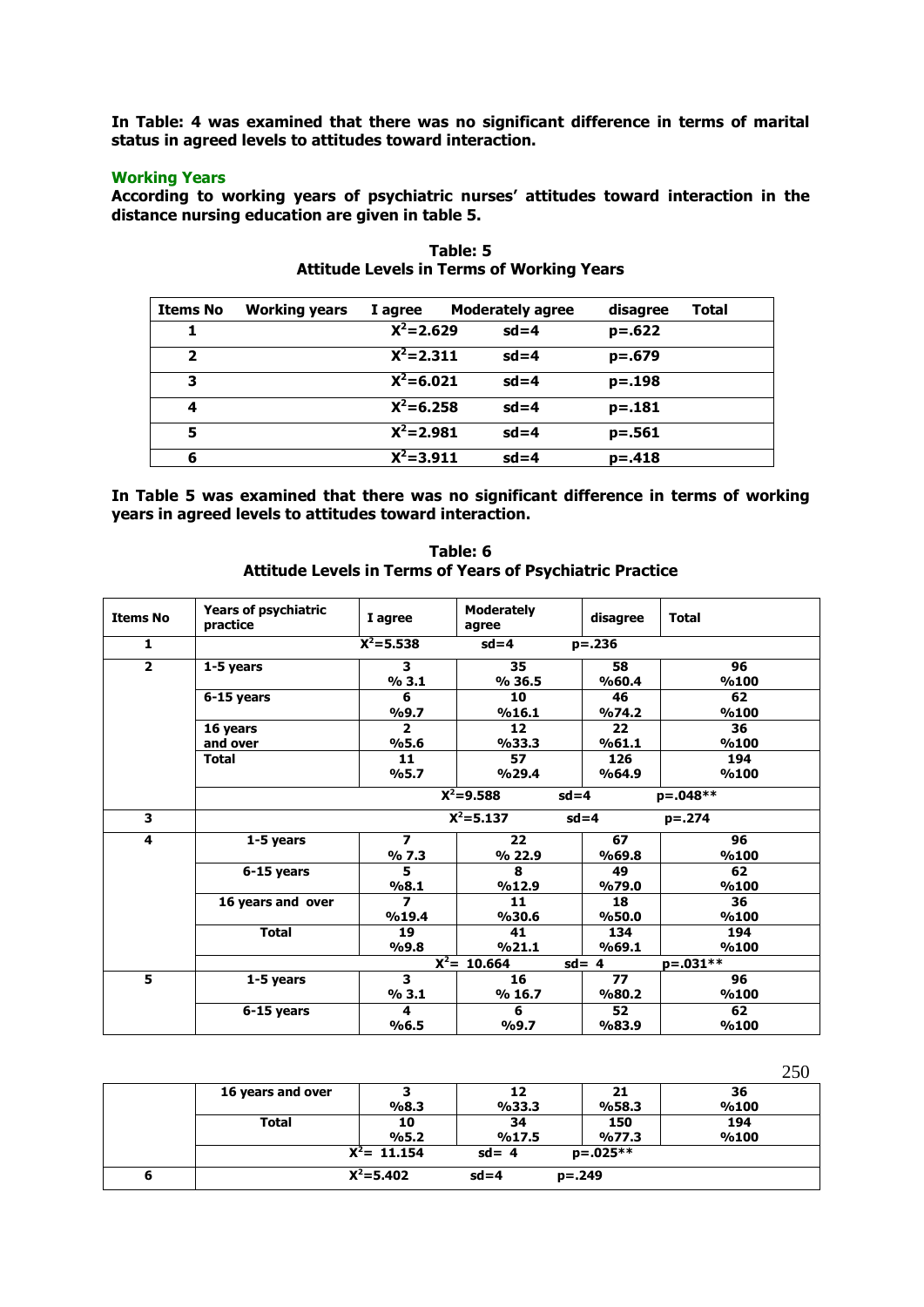## **Years of psychiatric practice**

**According to years of psychiatric practice of psychiatric nurses' attitudes toward interaction in the distance nursing education are given in table 6. In Table: 6 was examined that there was significant difference in terms of years of psychiatric practice in agreed levels to attitudes toward interaction (p<.01, p<.05).**

### **Working Modes**

**According to working modes of psychiatric nurses' attitudes toward interaction in the distance nursing education are given in table: 7.**

| <b>Items</b><br><b>No</b> | Working<br>modes | I agree                 | <b>Moderately</b><br>agree | disagree                | <b>Total</b> |
|---------------------------|------------------|-------------------------|----------------------------|-------------------------|--------------|
| 1                         |                  | $X^2 = 4.783$           | $sd = 4$                   | p=.310                  |              |
| $\overline{\mathbf{2}}$   |                  | $X^2 = 2.609$           | $sd = 4$                   | $p=.625$                |              |
| 3                         |                  | $\overline{X^2}$ =4.402 | $sd = 4$                   | p=.354                  |              |
| $\overline{\mathbf{4}}$   |                  | $X^2 = 2.533$           | $sd = 4$                   | p=.639                  |              |
| 5                         |                  | $X^2 = 4.727$           | $sd = 4$                   | $p = .316$              |              |
| 6                         | <b>Daytime</b>   | 3                       | $\overline{\mathbf{z}}$    | 38                      | 48           |
|                           |                  | % 6.3                   | %4.6                       | 9/679.2                 | %100         |
|                           | <b>Night</b>     | 3                       | 4                          | $\overline{\mathbf{z}}$ | 14           |
|                           |                  | %21.4                   | %28.6                      | %50.0                   | %100         |
|                           | Daytime and      | 5                       | 23                         | 104                     | 132          |
|                           | <b>Night</b>     | %3.8                    | %17.4                      | %78.8                   | %100         |
|                           | <b>Total</b>     | 11                      | 34                         | 149                     | 194          |
|                           |                  | %5.7                    | %17.5                      | %76.8                   | %100         |
|                           |                  | $X^2 = 9.609$           | $sd = 4$                   | p=.048**                |              |

**Table: 7 Attitude Levels in Terms of Working Modes**

**In Table 7 was examined that there was significant difference in terms of years of psychiatric practice in agreed levels to attitudes toward the sixty item of interaction(p<.01, p<.05).**

### **Internet Usage**

**According to Internet usage of psychiatric nurses' attitudes toward interaction in the distance nursing education are given in table 8.**

| <b>Items No</b> | <b>Internet usage</b> | I agree                | <b>Moderately agree</b> | disagree   | <b>Total</b> |
|-----------------|-----------------------|------------------------|-------------------------|------------|--------------|
|                 |                       | $X^2 = 3.131$          | $sd=2$                  | $p=.209$   |              |
|                 |                       | $X^2 = 1.469$          | $sd=2$                  | $p = .480$ |              |
|                 |                       | $\overline{X^2=1.507}$ | $sd = 2$                | $p=.471$   |              |
|                 |                       | $X^2 = 5.312$          | $sd=2$                  | $p=.070$   |              |
| 5               |                       | $X^2 = 5.739$          | $sd=2$                  | $p=.057$   |              |
| 6               |                       | $X^2 = 0.739$          | $sd=2$                  | $p = .691$ |              |

**Table: 8 Attitude Levels in Terms of Internet Usage**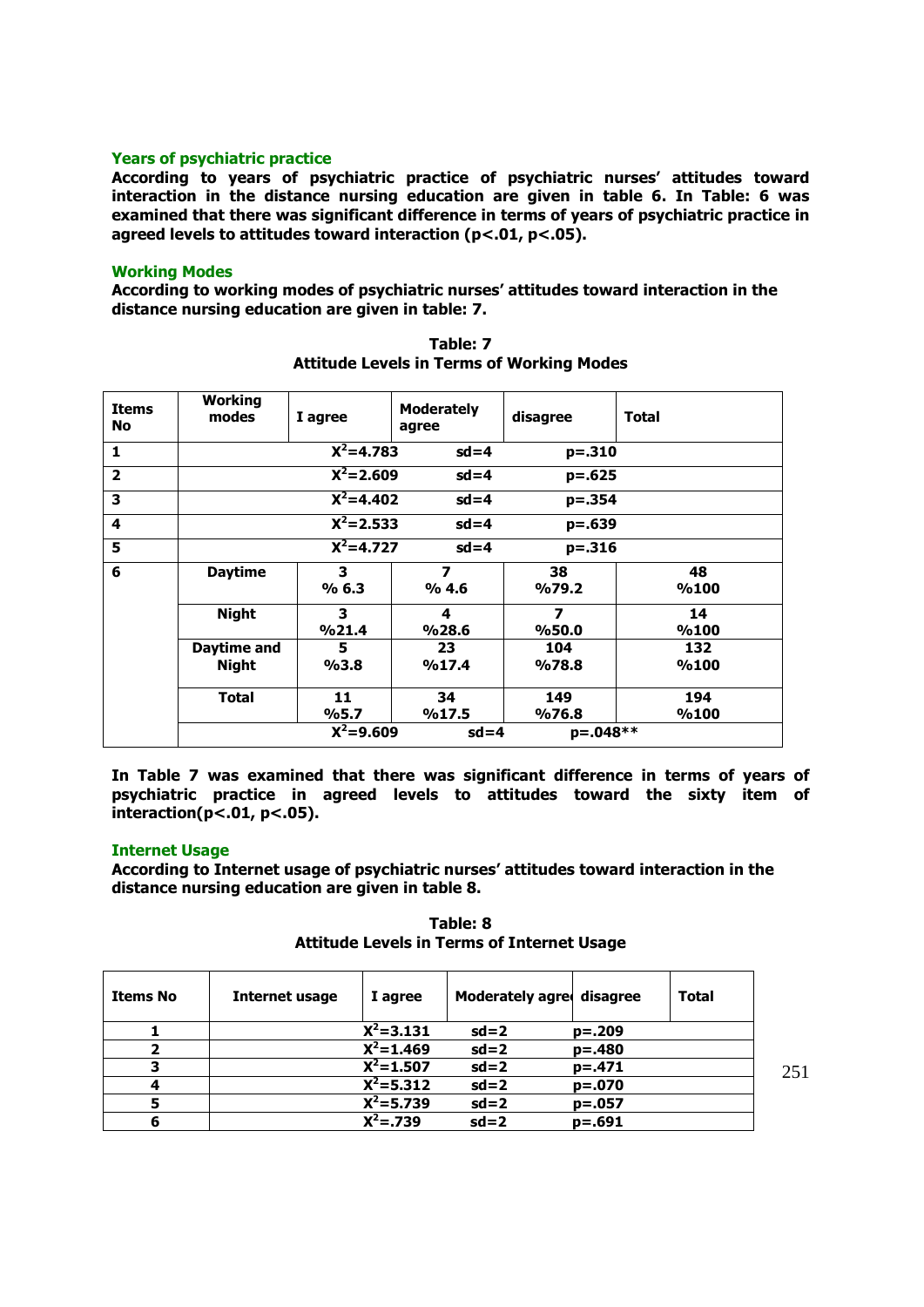**In Table: 8 was examined that there was no significant difference in terms of Internet usage in agreed levels to attitudes toward interaction.**

## **Request For Distance Education**

**According to request for distance education of psychiatric nurses' attitudes toward interaction in the distance nursing education are given in table 9.**

| <b>Items</b><br><b>No</b> | <b>Request for</b><br>distance<br>education | I agree                           | <b>Moderately</b><br>agree | disagree       | <b>Total</b> |
|---------------------------|---------------------------------------------|-----------------------------------|----------------------------|----------------|--------------|
| 1                         | <b>Yes</b>                                  | $\overline{\phantom{a}}$<br>% 5.2 | 15<br>%11.2                | 112<br>%83.6   | 134<br>%100  |
|                           | <b>No</b>                                   | 5<br>%8.3                         | 16<br>%26.7                | 39<br>%65.0    | 60<br>%100   |
|                           | <b>Total</b>                                | 12<br>%6.2                        | 31<br>%16.0                | 151<br>9/677.8 | 194<br>%100  |
|                           |                                             | $X^2 = 8.695$                     | $sd=2$                     | p=.013**       |              |
| $\overline{2}$            |                                             | $\overline{X^2}$ =1.569           | $sd = 2$                   | $p = .456$     |              |
| $\overline{\mathbf{3}}$   |                                             | $X^2 = 2.184$                     | $sd=2$                     | $p = .336$     |              |
| 4                         |                                             | 8                                 | 26                         | 100            | 134          |
|                           | <b>Yes</b>                                  | % 6.0                             | % 19.4                     | %74.6          | %100         |
|                           |                                             | 11                                | 15                         | 34             | 60           |
|                           | <b>No</b>                                   | %18.3                             | %25.0                      | %56.7          | %100         |
|                           | <b>Total</b>                                | 19                                | 41                         | 134            | 194          |
|                           |                                             | %9.8                              | %21.1                      | %69.1          | %100         |
|                           |                                             | $\overline{X^2} = 9.018$          | $sd = 2$                   | $p=.011**$     |              |
| 5                         | <b>Yes</b>                                  | 5                                 | 18                         | 111            | 134          |
|                           |                                             | % 3.7                             | % 13.4                     | %82.8          | %100         |
|                           |                                             | 5                                 | 16                         | 39             | 60           |
|                           | <b>No</b>                                   | %8.3                              | %26.7                      | %65.0          | %100         |
|                           |                                             | 10                                | 34                         | 150            | 194          |
|                           | <b>Total</b>                                | %5.2                              | %17.5                      | 9/677.3        | %100         |
|                           |                                             | $\overline{X^2}$ = 7.549          | $sd = 2$                   | $p=.023**$     |              |
| 6                         |                                             | $\overline{X^2}$ = 1.160          | $sd = 2$                   | $p = .560$     |              |

**Table: 9 Attitude Levels in Terms of Request for Distance Education**

**In Table: 9 was examined that there was significant difference in terms of years of request for distance education in agreed levels to attitudes toward the first, fourth and fifth items of interaction(p<.01, p<.05).**

# **DISCUSSION AND RESULTS**

**The participants responded "I agree" attitude statements toward interaction in the distance nursing education (Table 20). The highest agreed statement of nurses was "It is important that notifying by faculty if I reach the expected outcome in the end of course". Francis (2005), that improving communication with faculty and what is expected to be open affects success of students.**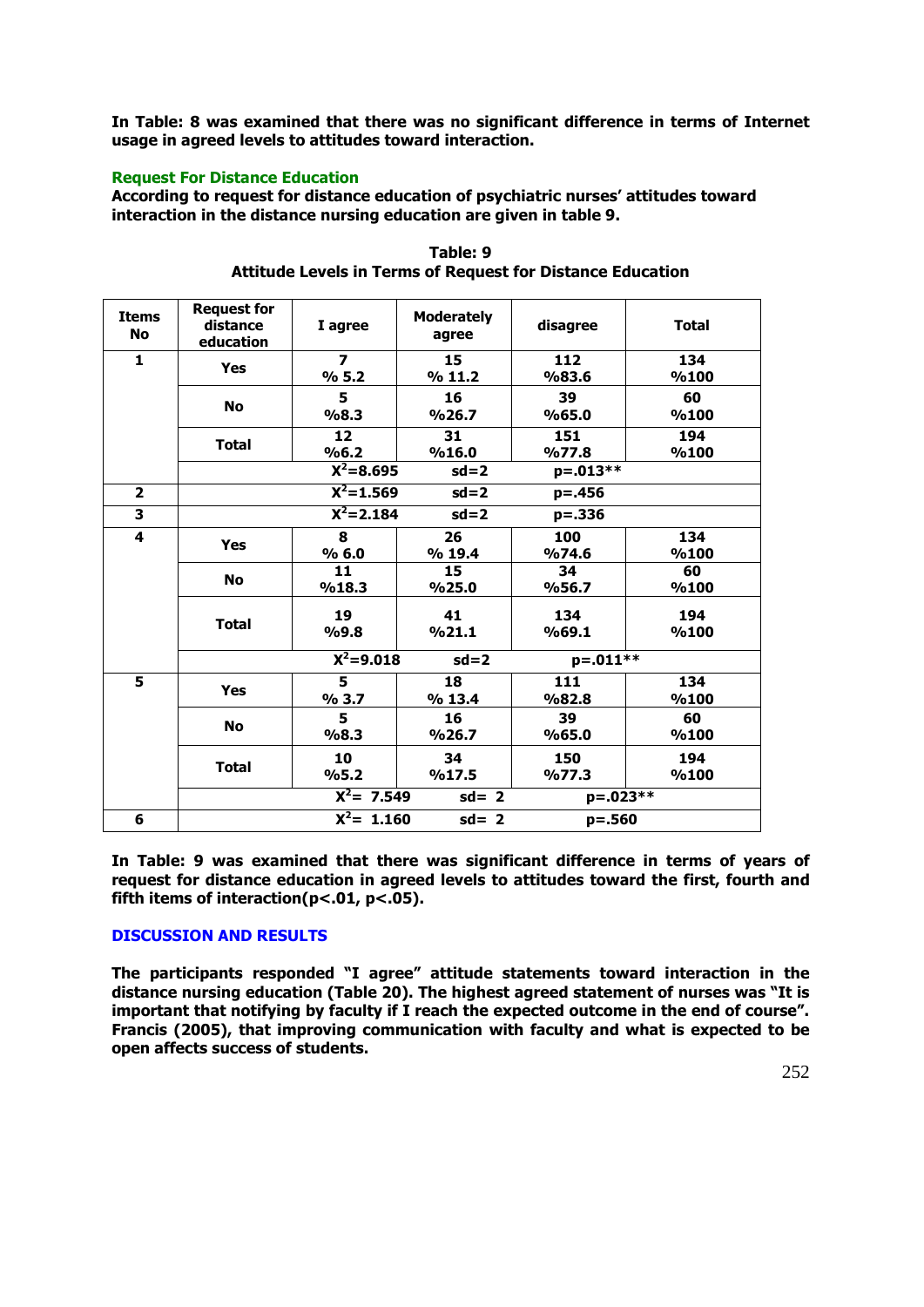**In addition, Wegmann and McCauley (2007) highlighted that communication should be established with each student, each week through email, discussion board reply and assignments response at least once supported the findings of this study.** 

**The lowest agreed statement of nurses was "Written assignments that I prepare the other students are important." Although the rate of participation is low in this study, Shuster, Birkholz and Petri (2005) stated that nurses liked the written assigments in Web-based courses and they said that the written assigments supported their learning. On the other hand, in this study, there was significant difference between attitudes towards interaction and variables such as years of psychiatric practice, working modes, and request for distance education.** 

**As a result, rate of participation in attitudes towards interaction in distance education is high. This study that includes psychiatric nurses can be repeated groups of nurses working in different areas.**

### **BIODATA and CONTACT ADDRESSES of AUTHOR**



**Belgin BOZ YUKSEKDAG has been working Anadolu University College of Open Education Testing & Research Center as a lecturer for over ten years. She graduated from the School of Nursing of Hacettepe University in 1990. She earned her MS degree from the Graduate School of Istanbul University (Health Sciences Department), Internal Medicine Nursing in 1995, and also MA degree from the Graduate School of Anadolu University (Distance Education Department), in 2008. She is still continuing a doctorate in psychiatric nursing education.** 

**Belgin BOZ YUKSEKDAG Anadolu University Testing Research Department Yunus Emre Campus, 26470 Eskisehir TURKEY Tel: 0 (222) 3350580-2713 Mobile: 0539636 17 92 Email: firstboz@gmail.com**

#### **REFERENCES**

**Anderson, K. H., and Friedemann M.L. (2010). Strategies to teach family assessment and intervention through an online international curriculum.** Journal of Family Nursing**, 16(2):213-233.**

**Anttila, M., Välimäki, M., Koivunen, M., Luukkaala, T., Kaila, M., Pitkänen, A., and Kontio, R. (2011). Adoption of an internet-based patient education programme in psychiatric hospitals.** Journal of Psychiatric and Mental Health Nursing**, 18(10): 914-923.**

**Beldarrain, Y. (2006). Distance education trends: Integrating new technologies to foster student interaction and collaboration.** Distance Education**, 27(2):139-153.**

**Boyd, M. A. (2008). Psychiatric Nursing: Contemporary Practice. 4nd ed. Available[:http://books.google.com.tr/books?id=L7zqhrxLp3MC&printsec=frontco](http://books.google.com.tr/books?id=L7zqhrxLp3MC&printsec=frontcoer&dq=psychiatric+nursing&source=bl&ots=Ami3z6jBNy&sig=c52WHVwiDOfjtImh8z3_Lyqkw&hl=tr&ei=Xw13S8zaH9vPjAe4_rmxCg&sa=X&oi=book_result&ct=esult&resnum=2&ved=0CA8Q6AEwAQ#v=onepage&q=&f=false) [er&dq=psychiatric+nursing&source=bl&ots=Ami3z6jBNy&sig=c52WHVwiDOfjtI](http://books.google.com.tr/books?id=L7zqhrxLp3MC&printsec=frontcoer&dq=psychiatric+nursing&source=bl&ots=Ami3z6jBNy&sig=c52WHVwiDOfjtImh8z3_Lyqkw&hl=tr&ei=Xw13S8zaH9vPjAe4_rmxCg&sa=X&oi=book_result&ct=esult&resnum=2&ved=0CA8Q6AEwAQ#v=onepage&q=&f=false) [mh8z3\\_Lyqkw&hl=tr&ei=Xw13S8zaH9vPjAe4\\_rmxCg&sa=X&oi=book\\_result&ct=](http://books.google.com.tr/books?id=L7zqhrxLp3MC&printsec=frontcoer&dq=psychiatric+nursing&source=bl&ots=Ami3z6jBNy&sig=c52WHVwiDOfjtImh8z3_Lyqkw&hl=tr&ei=Xw13S8zaH9vPjAe4_rmxCg&sa=X&oi=book_result&ct=esult&resnum=2&ved=0CA8Q6AEwAQ#v=onepage&q=&f=false) [esult&resnum=2&ved=0CA8Q6AEwAQ#v=onepage&q=&f=false\)](http://books.google.com.tr/books?id=L7zqhrxLp3MC&printsec=frontcoer&dq=psychiatric+nursing&source=bl&ots=Ami3z6jBNy&sig=c52WHVwiDOfjtImh8z3_Lyqkw&hl=tr&ei=Xw13S8zaH9vPjAe4_rmxCg&sa=X&oi=book_result&ct=esult&resnum=2&ved=0CA8Q6AEwAQ#v=onepage&q=&f=false).**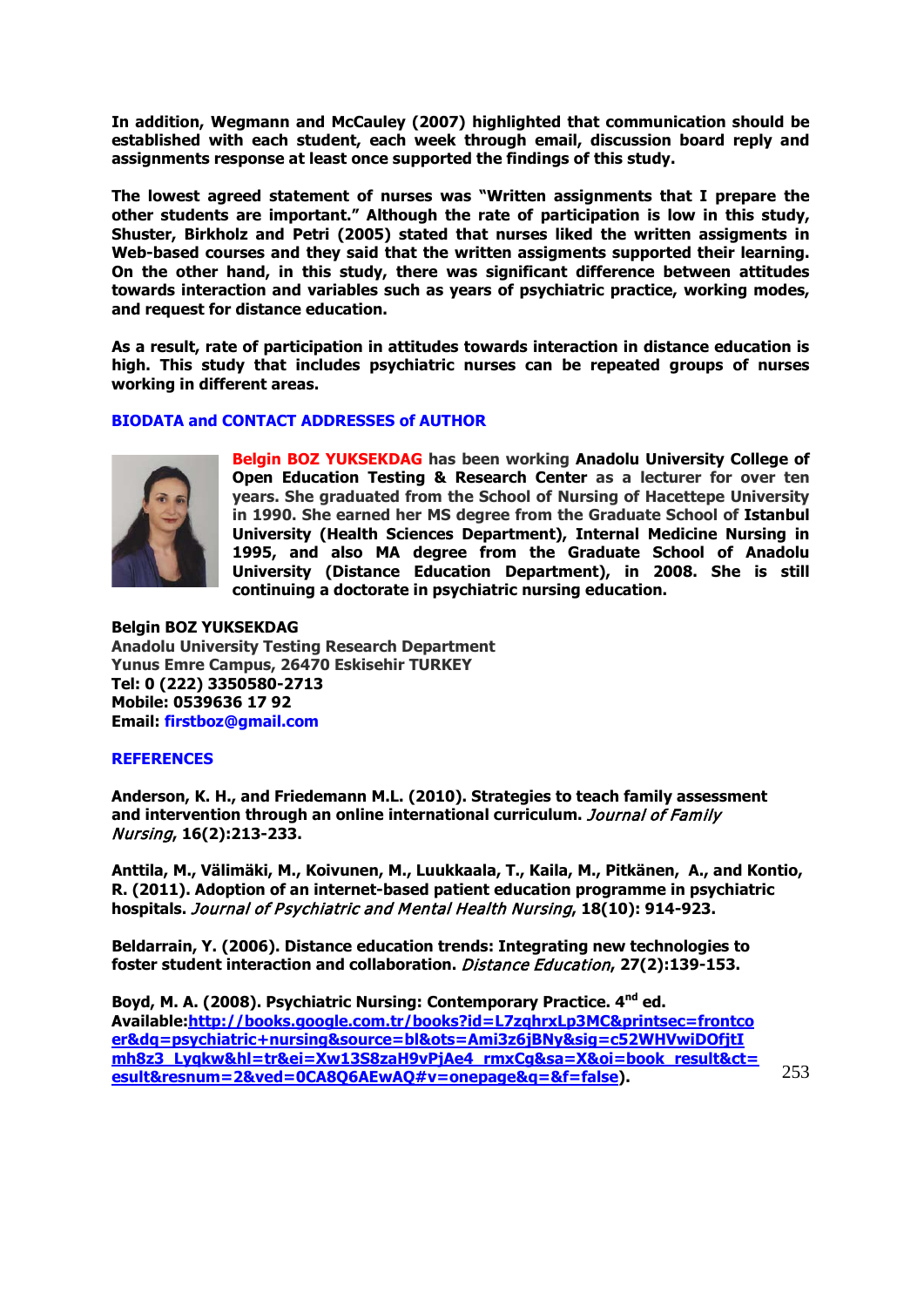**Brownrigg, W. J. (2005). Assessment Of Web-Based Learning In Nursing: The Role Of Social Presence. The University Of Colorado, PhD thesis, (Advisor: Prof. Diana Skiba).**

**Chang, W. Y, Hsiao Sheen S. T, Chang P. C., and Lee, P. H. (2008). Developing an e Learning education programme for staff nurses: Processes and outcomes.** Nurse EducationToday**, 28(7): 822-828.**

**Christianson. L., Tiene, D., & Luft, P. (2002). Examining online instruction in undergraduate nursing education.** Distance Education**, 23(2): 213-229.**

**Donovan, P. R. (2004). Faculty In Online Distance Education: An Exploration OfFour Faculty Members' Experience. University Of Calgary, PhD thesis, (Advisor: Dr: Bruce Clark).** 

**Fisher, M, Coleman, B., Sparks, P., and Plett, C. (2007). Designing Community Learning in Web-Based Environments. In:** Flexible Learning in an Information Society**. Ed: Khan B. H., Information Science Publishing, p. 37-49.**

**Francis, M. (2005). Student Success In A Technology-Based Distance Education Program. Royal Roads University, Master Thesis, (Dr. Velma Haslin).**

**Glaister, J. A., and Blair, C. (2008). Improved education and training for nursing assistants: Keys to promoting the mental health of nursing home residents.** Issues in Mental Health Nursing**, 29(8):863-872.**

**Im E-O, Liu Y, Dormire, S., and Chee, W. (2008). Menopausal symptom experience: An online forum study.** Journal of Advanced Nursing, **62(5):541-550.**

**Johnson, A. E. (2008). Nursing faculty's transition to teaching online.** *Nursing* Education Perspectives**. 29(1):17-22.**

**Joyner, C. C. (2009). Social Presence In The Asynchronous Online Learning Environment: Doctoral Learners' Lived Experiences. University Of Phoenix, PhD thesis, (Advisor: Dr. Betty Jean Jones).**

**Koeckeritz, J., Malkiewicz, J., and Henderson, A. (2002). The seven principles of good practice applications for online education in nursing.** Nurse Educator**, 27 (6): 283-287.**

**Lobry de Bruyn, L. (2004). Monitoring online communication: Can the development of convergence and social presence indicate an interactive learning environment?** Distance Education**, 25(1):67-81.**

**Lovecchio CP. (2008). On-Line Alcohol Education: Impact On Knowledge, Attitudes, and Behaviors Of First-Year College Students. Villanova University, PhD thesis, (Advisor: Dr. Suzanne Smeltzer).**

**Meyers, J. L. (2010). The Relationship Between Learning Styles And Nursing Students' Satisfaction With Online Education. The University of New Hampshire, Master thesis, (Advisor: Dr. Susan J. Fetzer).**